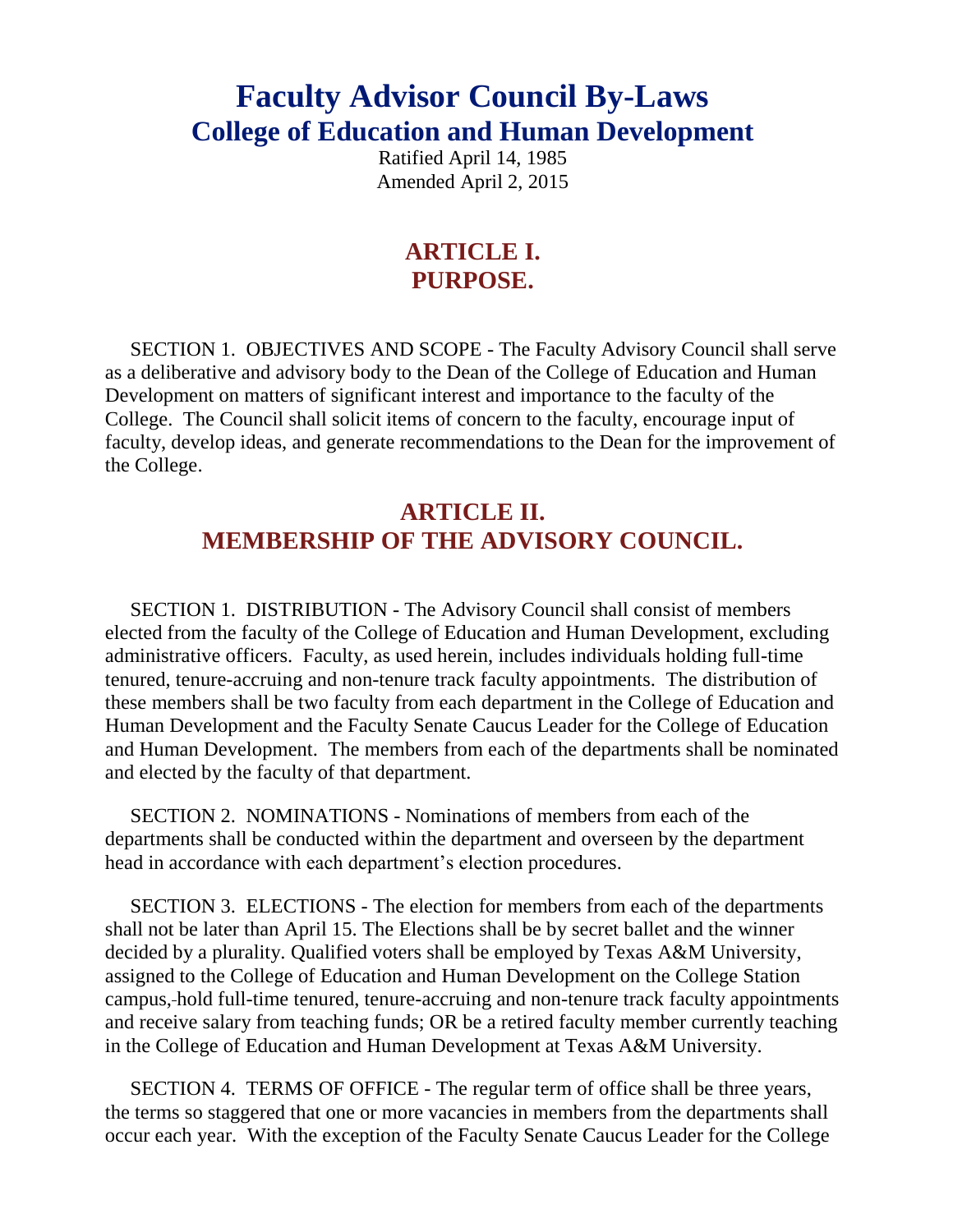of Education and Human Development, members may not serve more than two consecutive terms even if one term may be less than three years. Newly elected members of the Council shall take office at the first planning meeting of the Council in May except when filling vacancies by special appointment from the department head of the department with the vacancy. Terms of office shall terminate in August of the last year of the term.

 SECTION 5. VACANCIES - When a council member resigns, takes leave of absence for a period of more than nine months, or is absent from two consecutive regular meetings, the position shall be declared vacant.

 SECTION 6. SPECIAL ELECTIONS - All vacancies shall be filled in the manner heretofore specified by a special election held within thirty days of the declared vacancy within the department of the vacant position, except that if the vacancy occurs within sixty days of a forthcoming regular election, the vacancy shall be filled at that election.

#### **ARTICLE III. MEEETINGS.**

 SECTION 1. REGULAR SESSIONS - The Faculty Advisory Council shall meet in regular session once a month at a date and hour agreed upon by the Council except when by majority vote of the Council it agrees not to meet for a given month.

 SECTION 2. SPECIAL SESSIONS - Special sessions of the Council may be called by the Chair of the Council, or upon written petition of a majority of the Council membership.

 SECTION 3. QUORUM - A majority of the Council membership shall constitute a Quorum at any meeting.

 SECTION 4. OPEN MEETINGS - All meetings of the Council, except executive sessions, shall be open.

 SECTION 5. EXECUTIVE SESSIONS - By a majority vote of the full membership of the Council, executive sessions may be held when deemed desirable, but no final recommendation may be approved.

## **ARTICLE IV. OFFICERS.**

 SECTION 1. OFFICERS - The Officers of the Faculty Advisory Council of the College of Education and Human Development shall consist of a Chair, a Vice-Chair, and a Secretary.

 SECTION 2. SELECTION - All officers shall be chosen annually from the Council membership at the May meeting by a majority vote of the Council. Newly elected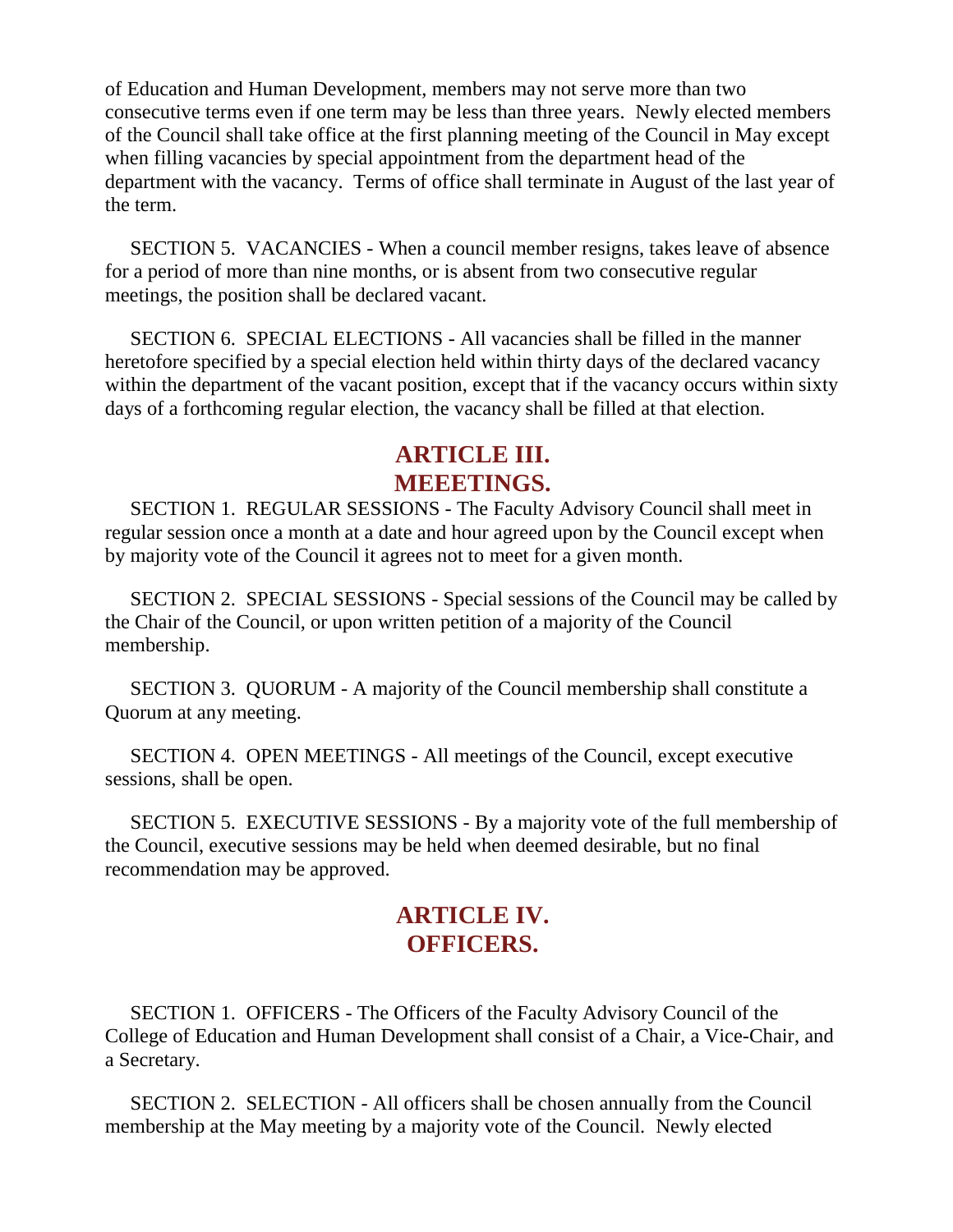members to the Council for the coming school year will be invited to attend this meeting and vote on officers. Retiring members will not vote on officers.

 SECTION 3. VACANCY - If, for any reason, the office of Chair shall become vacant, the Vice-Chair shall succeed to the office. A vacancy occurring in any other office shall be filled by a majority vote of the Council at the next regular meeting following the occurrence of the vacancy. Such an election shall be only for the unexpired portion of the term.

## **ARTICLE V. PROCEDURE.**

 SECTION 1. MINUTES - Minutes, or a summary of the minutes, shall be prepared for prompt distribution to each full-time faculty member in the College of Education and Human Development. However, before distribution, the Secretary shall review the minutes with the Chair for clarification. A complete record of the minutes of all general meetings shall be maintained by the Secretary and shall be made available to all full-time members of the faculty.

 SECTION 2. AGENDA - The Chair of the Council shall prepare an official agenda for each meeting and distribute it to the membership prior to a meeting of the Council. Any member of the Council may bring to the attention of the Council at any meeting items not on the agenda. Faculty members (other than a member of the Council) wishing to present matters for consideration of the Council shall do so in writing. If faculty members wish to appear before the Council to support written proposals, previous appointment with the approval of the Council is required.

SECTION 3. VOTING -

- Determination of the method of voting on matters presented to the Council shall be at the discretion of the Chair unless a secret ballot is requested by a member.
- A majority vote of the members of the Council in attendance, provided a quorum is present, shall be required to make the final recommendations of the Council on any item.

SECTION 4. RECOMMENDATIONS -

Recommendations of the Council to the Dean of the College shall be made in writing. At the request of any member a minority report may be submitted along with the recommendations cited in *SECTION 4*, subsection *a*.

The Chair of the Council shall request a response from the Dean within a period of one month on the recommendations submitted.

## **ARTICLE VI.**